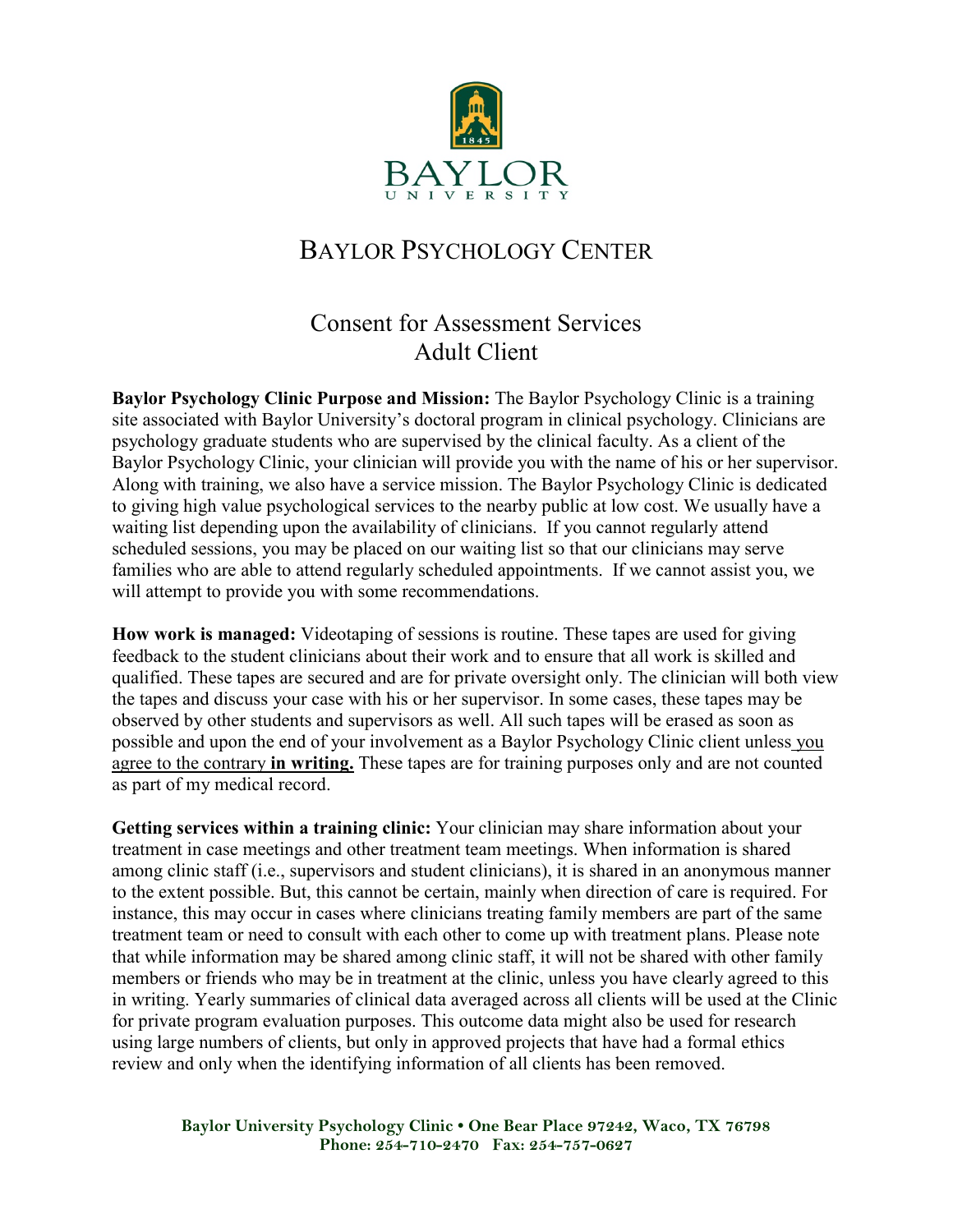**Assessment services:** It is important to arrive on time, as appointments cannot be extended beyond the selected appointment time. Appointment availability varies, but it is usually suggested that testing be done during the earlier part of the day for best performance. Please be sure that you have slept well the night before, are taking your prescribed medicine (unless told not to by your clinician), are wearing your glasses, and have eaten breakfast, lunch, or had a snack.

The assessment may consist of meetings with you and any important family members or trusted others, surveys, educational tests and/or mental health tests. Areas to be assessed may include intellectual and academic ability, attention and concentration, mental status and emotional state.

Your clinician wishes to answer all your questions clearly. You can ask for more information for any results, opinions, findings, or recommendations at any time.

Clients seen for an assessment usually follow this process:

1. An interview. The interview occurs during the first few sessions and includes an assessment and evaluation to find out your specific assessment needs. This usually means meeting with you and the goal of these sessions will be to find the best assessment measures. You may be asked to provide detailed information about your academic, medical and mental health past. For example, your clinician may ask you to provide a copy of your medical records, past mental health evaluations, or other important academic or medical records.

Since the clinician can best serve clients when up-to-date medical, educational, developmental, and psychological information is offered, your clinician will ask for your consent to have all records reviewed dealing with care, growth, and progress of the client, which may include my medical, psychological, and/or educational records. Your clinician will ask you to provide all important information such as: personal knowledge, intake summaries, treatment plans, progress notes, psychological and developmental history, medical records, physical checkups, psychiatric and psychological evaluations, consultation reports, psychological test results, diagnostic records, educational, social, vocational, speech, occupational and physical therapy records, and legal records. Records can only be obtained from other treatment and/or educational providers with your written consent.

If for some reason, the interview reveals to the clinician that your assessment needs would be better addressed by some other type of program, your clinician will discuss this with you and attempt to provide referral information for better assessment options.

2. Later assessment sessions are usually 90 minutes in length; but, the given time for each assessment session will depend on your ability to tolerate the testing context. The usual length of time it takes to complete psychological testing depends on several factors, like the assessment battery and the number of scheduled sessions per week. A typical assessment can take at least 8 weeks.

While finishing this assessment, you may still ask for therapy services from the BPC. These services may or may not be offered by the clinician giving the assessment.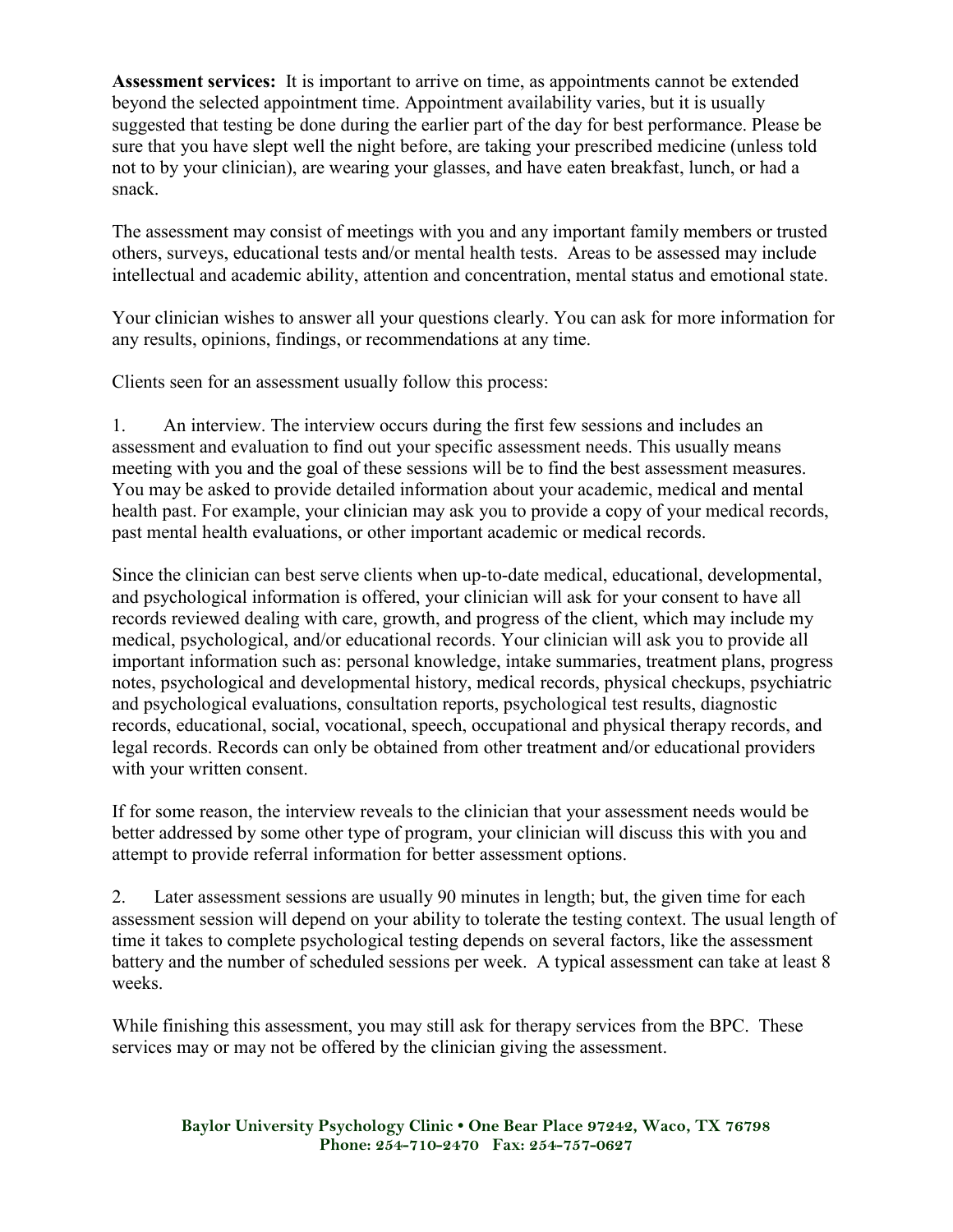3. All assessments include a written report and feedback session. Your clinician will meet with you to discuss the findings of the report and the specific recommendations. The results from this assessment and the written report will not be shared with anyone unless you agree in writing for such a release of information.

**Privacy and Confidentiality:** While the information shared by you is confidential and we will not share your information without written permission, there are some situations, your clinician is required by law or by the guidelines of his/her job to disclose information, whether or not you have agreed.

Confidentiality cannot be maintained when:

- Clients tell the clinician they plan to cause serious harm or death to themselves, and clinician believe they have the intent and ability to carry out this threat in the very near future. The clinician must take steps to inform appropriate services to prevent the occurrence of such harm.
- Clients tell the clinician they plan to cause serious harm or death to someone else, and clinician believes they have the intent and ability to carry out this threat in the very near future. In this situation, the clinician must inform appropriate services to prevent such harm, and he/she may be required to inform the person who is the target of the threatened harm [and the police].
- Clients are doing things that could cause serious harm to them or someone else, even if they do not intend to harm themselves or another person. In these situations, the clinician will need to use his/her professional judgment and consult with his/her supervisor to decide whether any services must be informed.
- Clients tell the clinician, or the clinician otherwise learns that, it appears that a child/elder/vulnerable adult is being neglected or abused--physically, sexually or emotionally--or that it appears that they have been neglected or abused in the past. In this situation, your clinician [may be] required by law to report the alleged abuse to the appropriate state protective agency.
- Your clinician is ordered by a court to disclose information.
- You are having a medical emergency while at the Baylor Psychology Clinic, during which you are unable to speak on your own behalf.

**Potential Risks and Benefits of Psychological Services:** Most clients find psychological assessment to be an interesting experience as well as a means of learning more about themselves. It is usually thought of as a benign process, but sometimes people can be disappointed or unsettled by the results. Also, talking about problems may bring about some emotional strain or distress. You are welcome and encouraged to discuss with the clinician any questions or concerns that you have about the assessment.

**Court Involvement:** We are committed to giving psychological services to you in an emotionally-safe setting. To this end, we require your agreement that our plan of services through the Baylor Psychology Clinic will be strictly limited to giving assessment services. Our clinicians do not provide forensic, custody, or other court evaluations. Also, our clinicians and supervisor do not take part in court proceedings unless required to do so in accordance with a lawfully-issued subpoena. To this end, we are not able to provide services to clients seeking these services.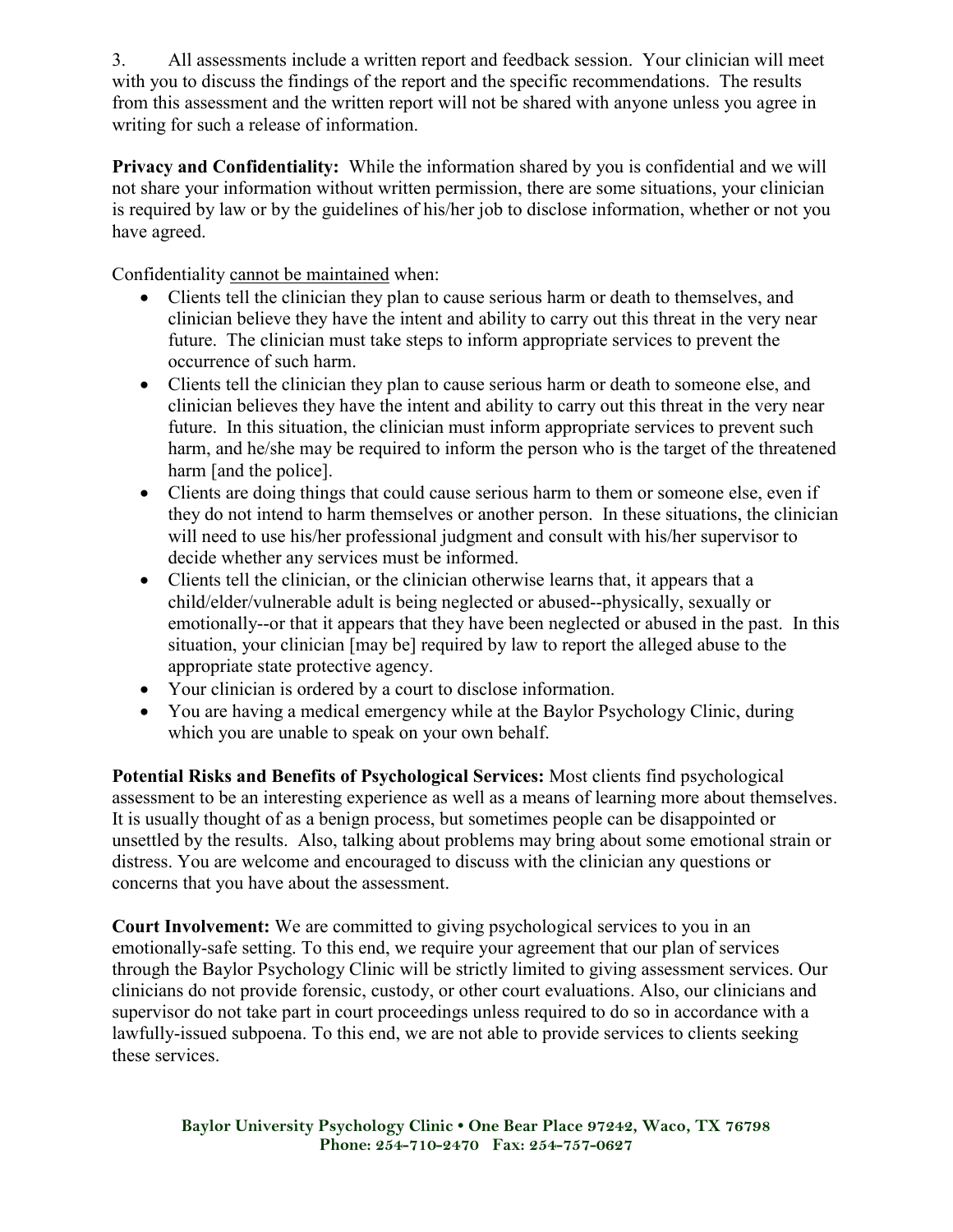Fees and Payment Policy: Assessment services are charged based on a flat fee of \$500. You will discuss this rate and agree on a payment plan with your clinician. An assessment services deposit, generally \$100 or more, should be paid to your clinician or the clinic's office staff on the date of your first session. The remaining fee can be paid in agreement with your clinician over the course of the assessment with the final payment to be received at the time of your assessment feedback session. You will be charged a "**failure to cancel" fee** (\$25 per assessment session) if you fail to cancel your scheduled appointment at least four hours in advance. The clinic may use and share your information to bill for your services if payment is not received.

**How to reach your clinician:** You can reach your clinician by calling 254-710-2470. If your clinician is in the office and available, you will be connected with him or her right away. Because this is a training clinic and your clinician is involved in coursework, research, and clinical training at other locations in the community, it is often the case that you will need to leave a message with the clinic's staff. If you leave a message, please allow 48 hours or two business days for a return call from your clinician. If you have an emergency, you may call 911 or go to the nearest emergency room.

It is against Baylor Psychology Clinic policy for clinicians to speak with clients via email, text messaging or via any form of social media. These rules are based on the lack of privacy afforded by email, text messaging, and social media sites. Because of this policy, if you email your clinician, he/she will not respond.

## **Statement of consent:**

Please initial after each line and sign below, agreeing to the privacy limitations:

I know my rights of confidentiality and the legal and ethical limits of confidentiality as described above. I know this decision to breach confidentiality in these circumstances is up to the clinician's professional judgment, unless otherwise noted above.

I know that it is not appropriate or effective to conduct assessments or treatment when an individual is under the influence of alcohol, under the influence of a mind-altering substance, or otherwise impaired. I know that if I appear to be impaired, a scheduled session may be rescheduled; should this occur, I will be charged for the original and the rescheduled appointment and actions deemed necessary by my clinician to ensure my safety will be taken.

I understand, that firearms or other weapons are not allowed in the clinic. If I am observed to have a weapon in my possession. I will be asked to leave the building and secure the weapon. I may be permitted to return once the weapon is secured.

I understand that if a client is in possession of a weapon or commits or threatens to commit a crime while on clinic premises, staff may seek the help of an appropriate law enforcement agency or report the crime. Staff may provide the law enforcement with the circumstances of the crime, the suspect's name, address, last known location, and status as a client of the Clinic.

By signing below, you show that you have read and understood the policies described above. If you have any questions as the assessment progresses, you can ask your clinician at any time.

**Baylor University Psychology Clinic • One Bear Place 97242, Waco, TX 76798 Phone: 254-710-2470 Fax: 254-757-0627**